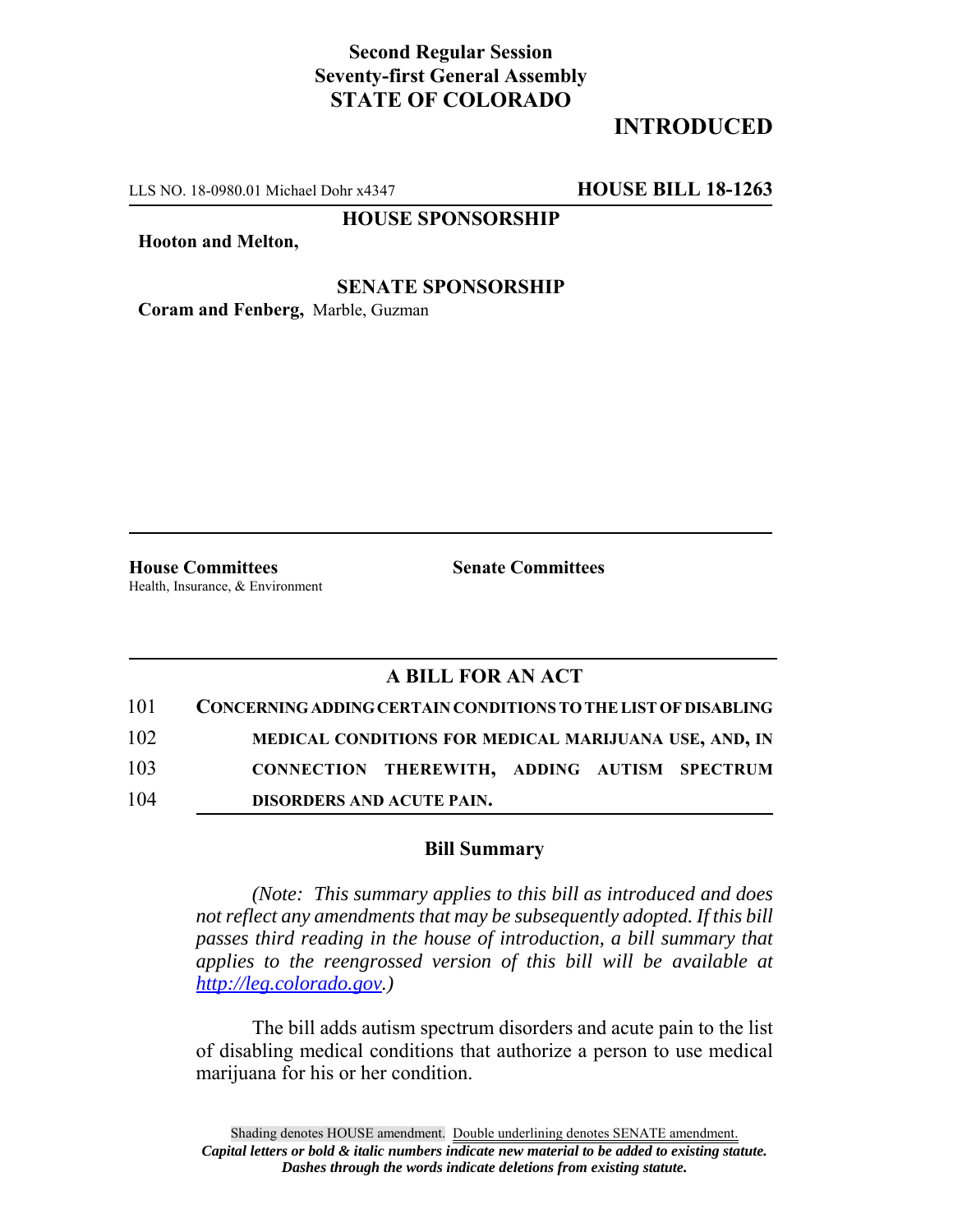*Be it enacted by the General Assembly of the State of Colorado:*

 **SECTION 1.** In Colorado Revised Statutes, 25-1.5-106, **amend** 3 (2)(a) and (2)(a.7); and **add** (2)(a.3) as follows:

 **25-1.5-106. Medical marijuana program - powers and duties of state health agency - rules - medical review board - medical marijuana program cash fund - subaccount - created - repeal.** (2) **Definitions.** In addition to the definitions set forth in section 14 (1) of article XVIII of the state constitution, as used in this section, unless the context otherwise requires:

 (a) "Authorized employees of the state health agency" includes 11 independent contractors or other agencies with whom the state health 12 agency contracts or is working under an intergovernmental agreement to provide services related to the administration of the medical marijuana 14 program registry. These independent contractors are not state employees for the purposes of state employee benefits, including public employees' 16 retirement association benefits "ACUTE PAIN" MEANS A CONDITION OR DIAGNOSIS OF PAIN, INCLUDING BUT NOT LIMITED TO ALL CONDITIONS, SYMPTOMS, AND DIAGNOSIS FOR WHICH THE PRESCRIPTION OF AN ANALGESIC NARCOTIC IS A COMMON TREATMENT METHOD OR ACCEPTED PRACTICE FOR PAIN MANAGEMENT.

 (a.3) "AUTHORIZED EMPLOYEES OF THE STATE HEALTH AGENCY" INCLUDES INDEPENDENT CONTRACTORS OR OTHER AGENCIES WITH WHOM THE STATE HEALTH AGENCY CONTRACTS OR IS WORKING UNDER AN INTERGOVERNMENTAL AGREEMENT TO PROVIDE SERVICES RELATED TO THE ADMINISTRATION OF THE MEDICAL MARIJUANA PROGRAM REGISTRY. THESE INDEPENDENT CONTRACTORS ARE NOT STATE EMPLOYEES FOR THE